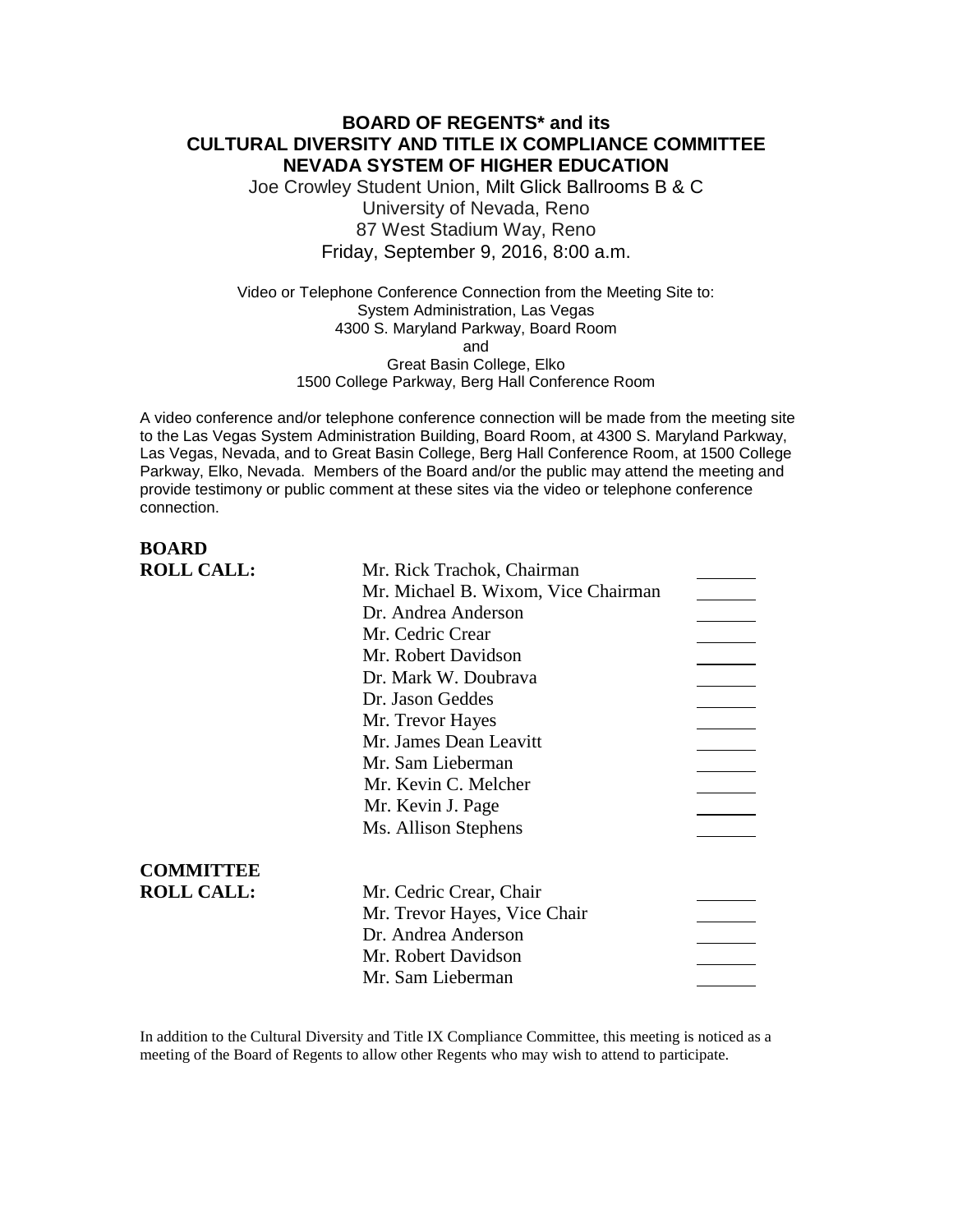### **IMPORTANT INFORMATION ABOUT THE AGENDA AND PUBLIC MEETING**

**NOTE:**Below is an agenda of all items scheduled to be considered. Notification is hereby provided that items on the agenda may be taken out of the order presented, including moving an item to a different day if the meeting is noticed for more than one day, two or more agenda items may be combined for consideration, and an agenda item may be removed from the agenda or discussion relating to an item on the agenda may be delayed at any time.

In accordance with the Board of Regents' Bylaws, Title I, Article V, Section 20, items voted on may be the subject of a motion to reconsider at this meeting. A motion to reconsider an item may be made at any time before adjournment of this meeting. Similarly, if an item is tabled at any time during the meeting, it may, by proper motion and vote, be taken from the table and thereafter be the subject of consideration and action at any time before adjournment of this meeting.

\*The Board of Regents, at its regularly scheduled meetings, meets concurrently with its Committees (the Academic, Research and Student Affairs Committee; the Audit Committee; the Business, Finance and Facilities Committee; the Cultural Diversity and Title IX Compliance Committee; the Investment Committee; and the Health Sciences System Committee). The Board's Committee meetings take place in accordance with the agendas published for those Committees. Regents who are not members of the Committees may attend the Committee meetings and participate in the discussion of Committee agenda items. However, action items will only be voted on by the members of each Committee, unless a Regent is temporarily made a member of that Committee under Board of Regents' Bylaws, Title 1, Article VI, Section 6. The full Board of Regents will consider Committee action items in accordance with the Board of Regents' agenda published for the current or for a subsequent meeting.

In accordance with the Board of Regents' Bylaws, Title 1, Art. V, Section 13, a quorum may be gained by telephonic hookup.

Some agenda items are noted as having accompanying reference material. Reference material may be accessed on the electronic version of the agenda by clicking the reference link associated with a particular item. The agenda and associated reference material may also be accessed on the Internet by visiting the Board of Regents' website at:

### <http://system.nevada.edu/Nshe/index.cfm/administration/board-of-regents/meeting-agendas/>

Many public libraries have publicly accessible computer terminals. Copies of the reference material and any additional support materials that are submitted to the Board of Regents' Office and then distributed to the members of the Board of Regents after the mailing of this agenda but before the meeting, will be made available as follows: 1. Copies of any such materials are available at the Board of Regents' Office at 2601 Enterprise Road, Reno, Nevada, and the Board of Regents' Office at 4300 S. Maryland Parkway, Las Vegas, Nevada. A copy may be requested by calling Keri Nikolajewski at (702) 889-8426; 2. Copies of any such materials will also be available at the meeting site.

Reasonable efforts will be made to assist and accommodate physically disabled persons attending the meeting. Please call the Board office at (775) 784-4958 in advance so that arrangements may be made.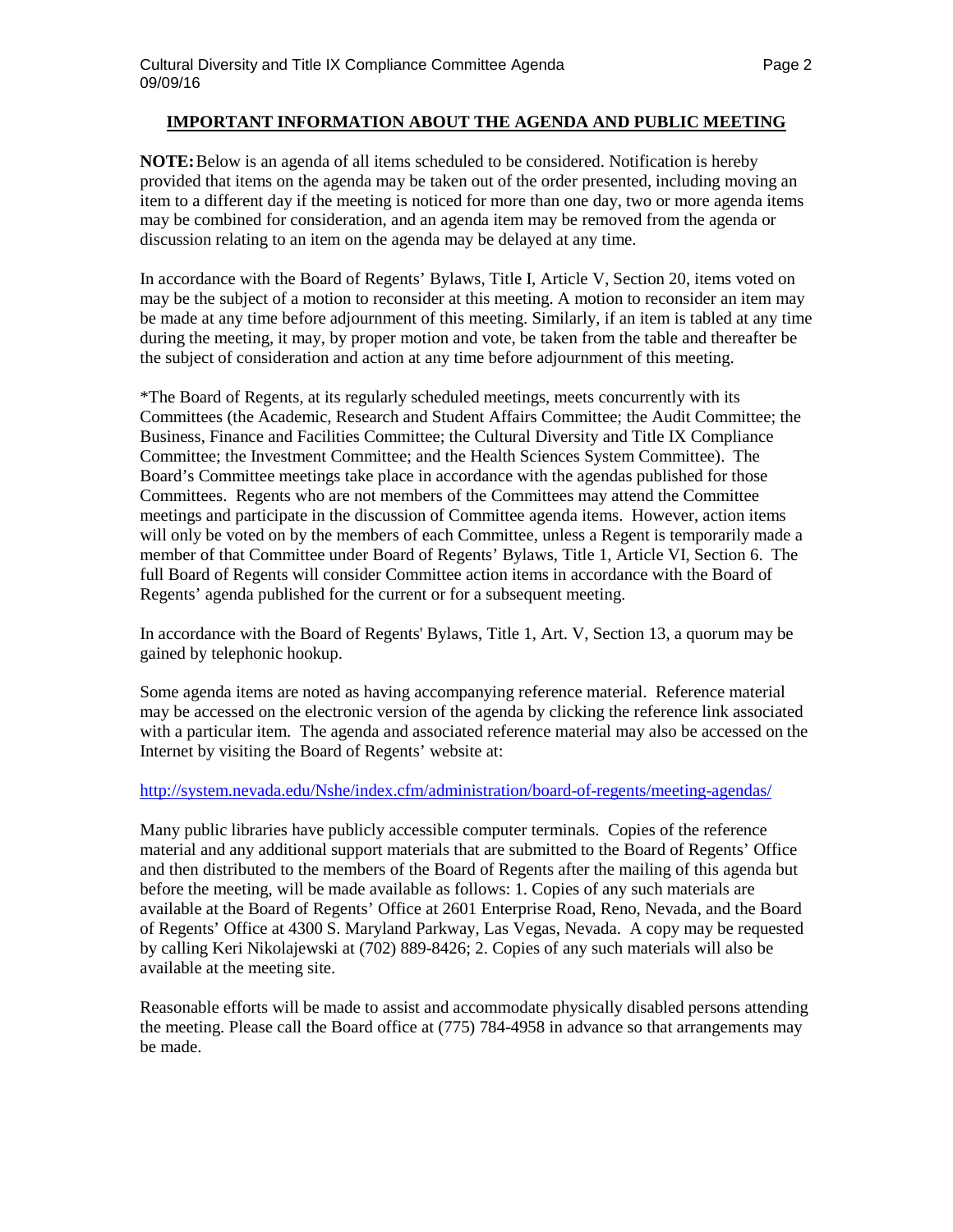# **1. PUBLIC COMMENT INFORMATION ONLY**

### Public comment will be taken during this agenda item. No action may be taken on a matter raised under this item until the matter is included on an agenda as an item on which action may be taken. Comments will be limited to three minutes per person. Persons making comment will be asked to begin by stating their name for the record and to spell their last name. The Committee Chair may elect to allow additional public comment on a specific agenda item when that agenda item is being considered.

In accordance with Attorney General Opinion No. 00-047, as restated in the Attorney General's Open Meeting Law Manual, the Chair may prohibit comment if the content of that comment is a topic that is not relevant to, or within the authority of, the Board of Regents, or if the content is willfully disruptive of the meeting by being irrelevant, repetitious, slanderous, offensive, inflammatory, irrational or amounting to personal attacks or interfering with the rights of other speakers.

# **2. MINUTES FOR POSSIBLE ACTION**

Request is made for approval of the minutes from the June 10, 2016, meeting. *[\(Ref. CD-2\)](http://system.nevada.edu/tasks/sites/Nshe/assets/File/BoardOfRegents/Agendas/2016/sept-mtgs/cdix-refs/CD-2.pdf)*

*ESTIMATED TIME: 5 mins.*

# **3. EQUITY, DIVERSITY AND INCLUSION INFORMATION ONLY COUNCIL**

Co-Chairs Lilly Leon Vicks, Coordinator for Student Life, WNC, and Maria Marinch, Executive Director of Community Relations, Diversity and Multicultural Affairs, CSN, will report on the recent work of the Equity, Diversity and Inclusion Council.

*ESTIMATED TIME: 5 mins.*

### **4. SOUTHERN NEVADA DIVERSITY SUMMIT INFORMATION ONLY**

Dr. Rainier Spencer, Acting Chief Diversity Officer, UNLV, will present an update on the November 3, 2016, NSHE Southern Nevada Diversity Summit.

*ESTIMATED TIME: 5 mins.*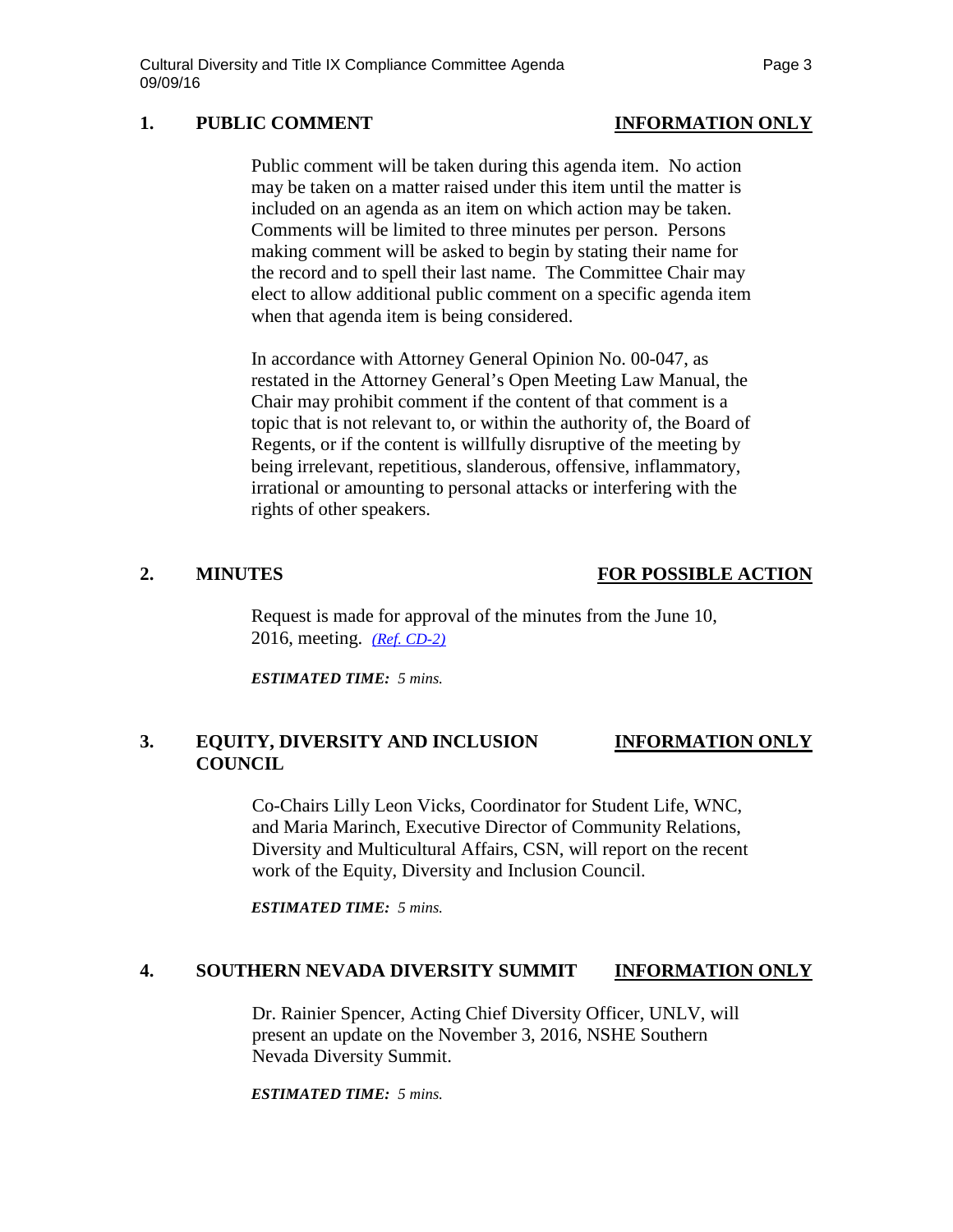### **5. UNIVERSITY OF NEVADA, RENO INFORMATION ONLY REYNOLDS SCHOOL OF JOURNALISM AND CENTER FOR ADVANCED MEDIA STUDIES**

Dr. Alan Stavitsky, Dean of the Donald W. Reynolds School of Journalism and Center for Advanced Media Studies, and Vanessa Vancour, Coordinator for the Nevada Media Alliance, will present information on Reynolds School of Journalism initiatives including Diversity Fellow in Residence, Health Communication and Spanish Language Bilingual Journalism. *[\(Refs. CD-5a](http://system.nevada.edu/tasks/sites/Nshe/assets/File/BoardOfRegents/Agendas/2016/sept-mtgs/cdix-refs/CD-5a.pdf) an[d CD-5b\)](http://system.nevada.edu/tasks/sites/Nshe/assets/File/BoardOfRegents/Agendas/2016/sept-mtgs/cdix-refs/CD-5b.pdf)*

*ESTIMATED TIME: 15 mins.*

# **6. NEVADA STATE COLLEGE INFORMATION ONLY DIVERSITY INITIATIVES**

Dr. Edith Fernandez, Associate Vice President of Community Engagement and Diversity Initiatives, will provide a summary of the report, "Presenting Mental Health Needs at a Minority-Serving Institution." Dr. Fernandez will also provide a report on NSC's Men of Color Retreat and Convocation. *[\(Refs. CD-6a](http://system.nevada.edu/tasks/sites/Nshe/assets/File/BoardOfRegents/Agendas/2016/sept-mtgs/cdix-refs/CD-6a.pdf) and [CD-6b\)](http://system.nevada.edu/tasks/sites/Nshe/assets/File/BoardOfRegents/Agendas/2016/sept-mtgs/cdix-refs/CD-6b.pdf)*

*ESTIMATED TIME: 10 mins.*

# **7. TITLE IX ACTIVITIES AND ISSUES INFORMATION ONLY**

Representatives from GBC, TMCC, UNR and WNC will present information on Title IX activities and issues. *[\(Ref. CD-7\)](http://system.nevada.edu/tasks/sites/Nshe/assets/File/BoardOfRegents/Agendas/2016/sept-mtgs/cdix-refs/CD-7.pdf)*

*ESTIMATED TIME: 20 mins.*

### **8. NEW BUSINESS INFORMATION ONLY**

Items for consideration at future meetings may be suggested. Any discussion of an item under "New Business" is limited to description and clarification of the subject matter of the item, which may include the reasons for the request.